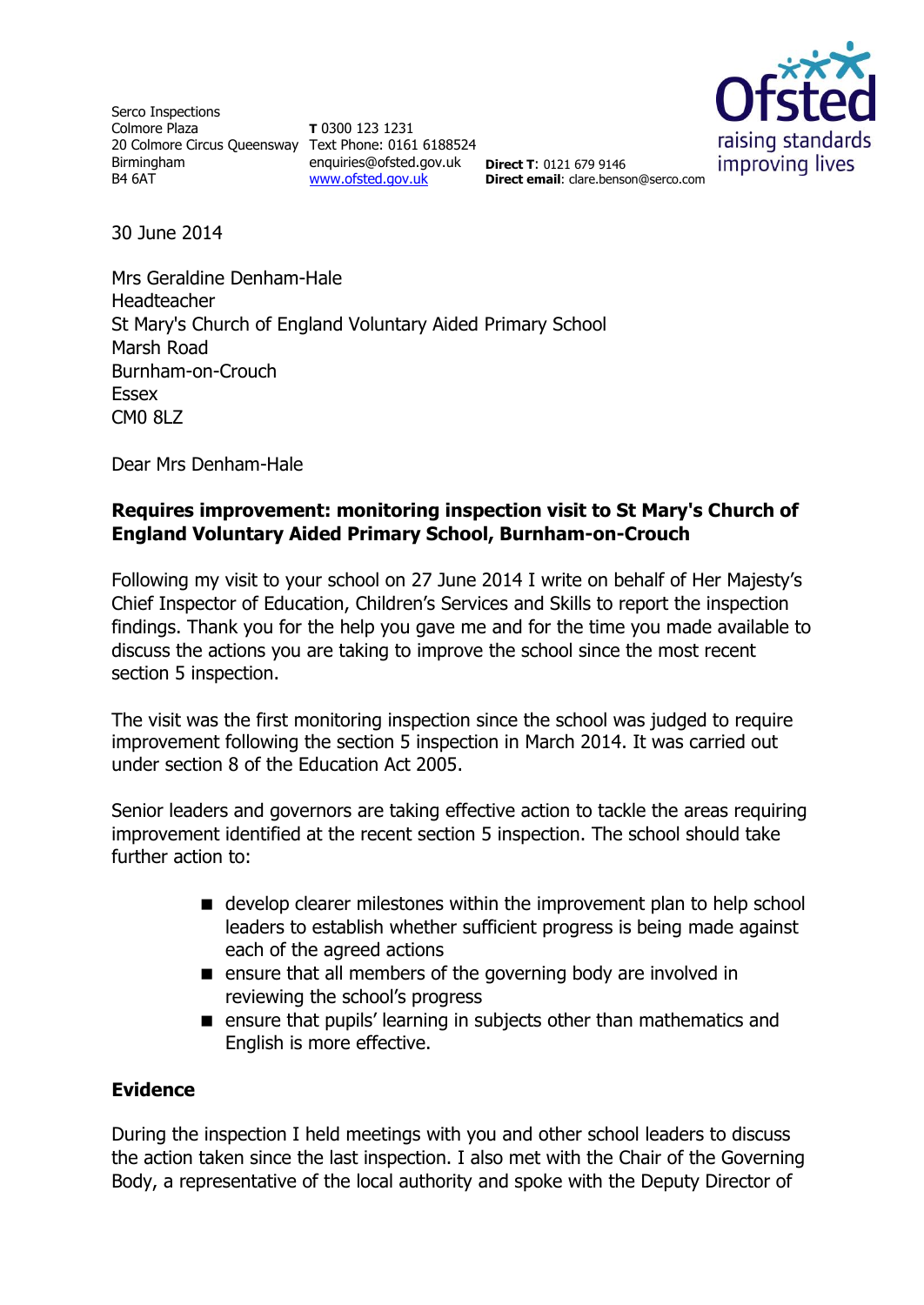

Education for Chelmsford Diocese. I evaluated the school's improvement plan, scrutinised pupils' work and looked at outcomes from the school's appraisal system.

# **Context**

Since the previous inspection two teachers have returned from maternity leave and a newly qualified teacher has been appointed.

#### **Main findings**

School leaders, including governors, accepted the judgement that was made at the section 5 inspection, recognising that the school is not yet good. They have acted promptly to address the issues that were identified.

You have created an improvement plan which lists the actions which the school needs to take in order to become good. The plan covers all of the areas that were identified as weaknesses at the previous inspection. However, it does not make sufficient reference to measurable targets relating to pupil progress and attainment. Nor is the role of governors given sufficiently high priority within the monitoring process.

There is evidence that changes that have been to the way in which literacy is taught have been effective and are beginning to have an impact on standards. Significant improvements have been made and are reflected in this year's phonics check. The school's own data indicates that standards in reading, writing and mathematics across the school are improving.

The changes you have made to the school's marking policy have resulted in improvements to the way in which teachers provide feedback to pupils in writing and mathematics. Pupils are frequently provided with good advice about how to improve their work and often respond to the teachers' comments. However the quality of marking in other subjects is not good and the lack of attention to the wider curriculum has led to poor standards of work being produced.

Governors are more aware of the impact of leadership and teaching on pupils' achievement. They are aware of the link between pay and pupil outcomes and are increasingly rigorous in their appraisal of the impact of leadership on pupil outcomes. Those responsible for managing appraisal at the school now make greater reference to the impact of both leadership and teaching on pupils' achievement.

Ofsted may carry out further visits and, where necessary, provide further support and challenge to the school until its next section 5 inspection.